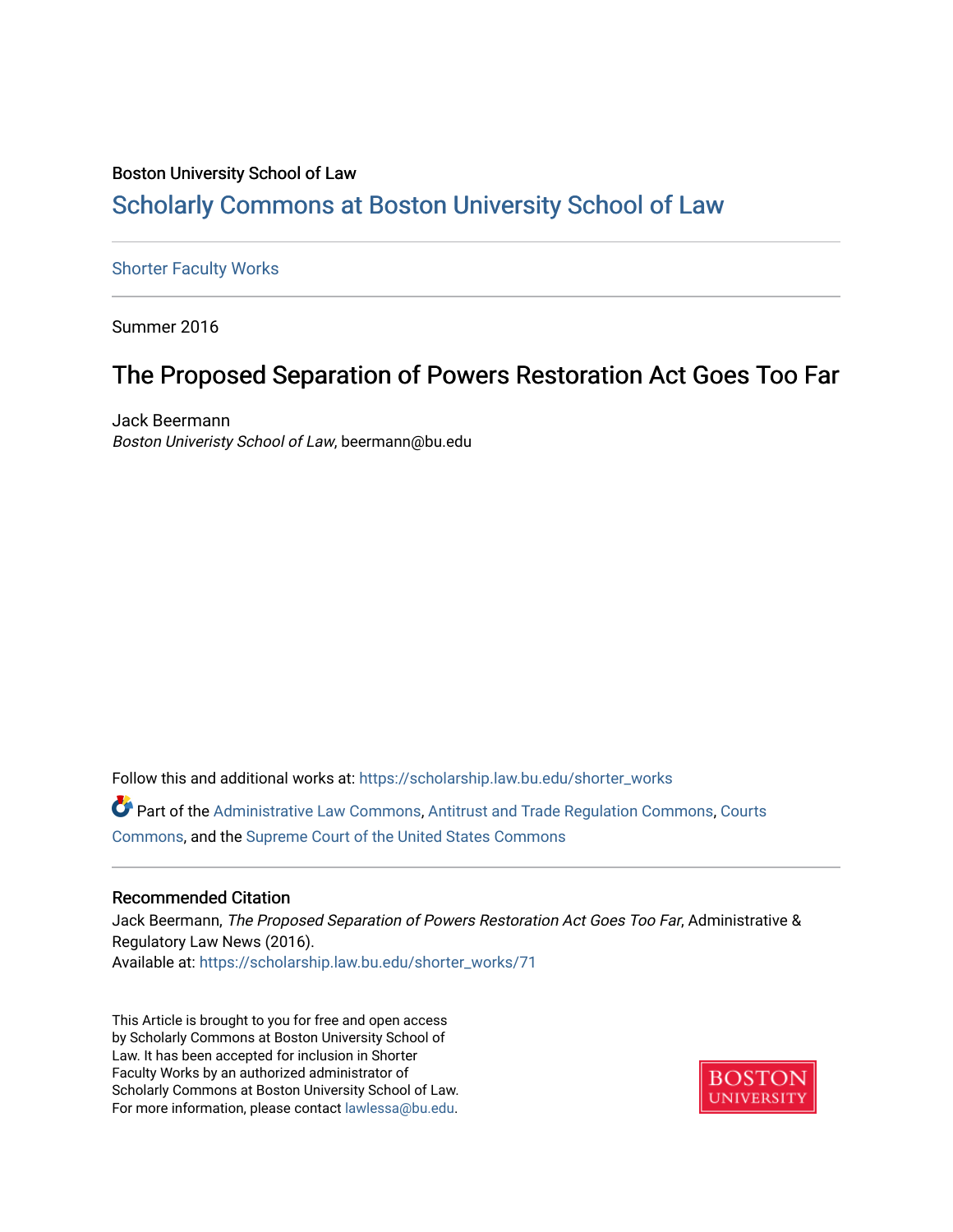133 S.Ct. 1863, 1875 (2013) (Breyer, J., concurring); *see also* Kristin E. Hickman, *The Three Phases of* Mead, 83 Fordham L. Rev. 527, 541-45 (2014) (synthesizing several Breyer opinions). Meanwhile, courts continue to ponder without clear resolution whether they should consider legislative history or substantive canons of construction at *Chevron* step one or step two.

Nevertheless, at least in theory, *Chevron* is not incompatible with de novo review, with a reviewing court turning to deference only if statutory meaning cannot be readily determined. The *Chevron* Court expressly called for "employing traditional tools of statutory construction" to ascertain congressional intent regarding statutory meaning, 467 U.S. 837, 843 n.9 (1984). Arguably, therefore, a reviewing court should only turn to deference and the reasonableness inquiry described as *Chevron* step two if the statute in question is not susceptible to interpretation using those traditional methods. And many opinions applying *Chevron* take precisely that approach. *See, e.g.*, *FDA*  *v. Brown & Williamson Tobacco Corp.*, 529 U.S. 120 (2000).

It is fair to observe that judges sometimes do not take a very thorough approach to evaluating statutory meaning in approaching a *Chevron* analysis. For just one recent example, consider *Scialabba v. Cuellar de Osorio*, 134 S. Ct. 2191 (2014), in which six justices in concurring and dissenting opinions criticized the plurality for moving straight to the reasonableness inquiry of *Chevron* step two simply because a snippet of statutory text seemed facially inconsistent.

But sometimes, too, statutory questions legitimately lack clear answers no matter how attentive a court is to text, history, and purpose. At that point of statutory ambiguity, courts have naught else to do *beyond* either nakedly choosing their own policy preferences or assessing whether the agency's choice seems reasonable. Many judges are uncomfortable, and rightly so, with the former option. Indeed, the late Justice Scalia's description of *Chevron* review in *Judicial Deference to Administrative Interpretations of Law*, 1989 Duke L.J. 511, is entirely consistent with this

view—contending that *Chevron*'s inquiry into statutory meaning should include all of text, history, and even some amount of policy evaluation, but acknowledging that sometimes judges are wise to acquiesce to the judgment of administrative agencies. The difficulty is and always has been, whether under *Chevron* or otherwise, ascertaining when and under what circumstances such judicial acquiescence is appropriate.

Undoubtedly, the Supreme Court could do much more than it has to reconcile *Chevron* review with the text of APA § 706. Given *Chevron*'s malleability, such reconciliation seems at least theoretically plausible, whether or not APA § 706 more explicitly calls for de novo review of legal questions. Until Congress starts writing clearer statutes (which seems difficult if not impossible) or instructs and convinces courts to make their own policy choices in the face of statutory ambiguity (which seems highly unlikely), judicial deference is here to stay. The proposed Separation of Powers Restoration Act will accomplish little if anything, so why bother?



# **The Proposed Separation of Powers Restoration Act Goes Too Far**

*By Jack M. Beermann\**

**I** f passed, the Separation of Power<br>
Restoration Act would require<br>
federal courts conducting judic<br>
review of agency action to decide f passed, the Separation of Powers Restoration Act would require federal courts conducting judicial "de novo all relevant questions of law, including the interpretation of constitutional and statutory provisions and rules." Although I have long been highly critical of *Chevron*, *see, e.g.,* Jack M. Beermann, *End the* 

*Failed Chevron Experiment Now: How Chevron Has Failed and Why It Can and Should be Overruled*, 42 Conn. L. Rev. 9 (2010), and also have misgivings about *Auer* deference, I fear that the proposed Act goes too far in completely eliminating deference to agency legal determinations.

In testimony before the Regulatory Reform, Commercial and Antitrust Law subcommittee of the House Committee on the Judiciary, from which these comments are drawn, I have advocated for a more moderate solution that would encourage courts to apply the factors articulated in

*Skidmore v. Swift & Co*., 323 U.S. 134 (1944), to determine how much, if any, deference should be afforded to agency legal determinations. Pursuant to *Skidmore,* agency interpretations deserve deference when the agency has thoroughly considered the question, when its reasoning makes good sense and when its views have been consistent (and thus not shifting with the political winds).

Before returning to the substance of my proposal, it is appropriate to point out that the characterization of deference to agency legal determinations as a violation of separation of

<sup>\*</sup> Professor of Law, Boston University School of Law. Much of this article is drawn from Professor Beermann's recent testimony before the House Committee on Judiciary, Subcommittee on Regulatory Reform, Commercial and Antitrust Law (May 17, 2016).